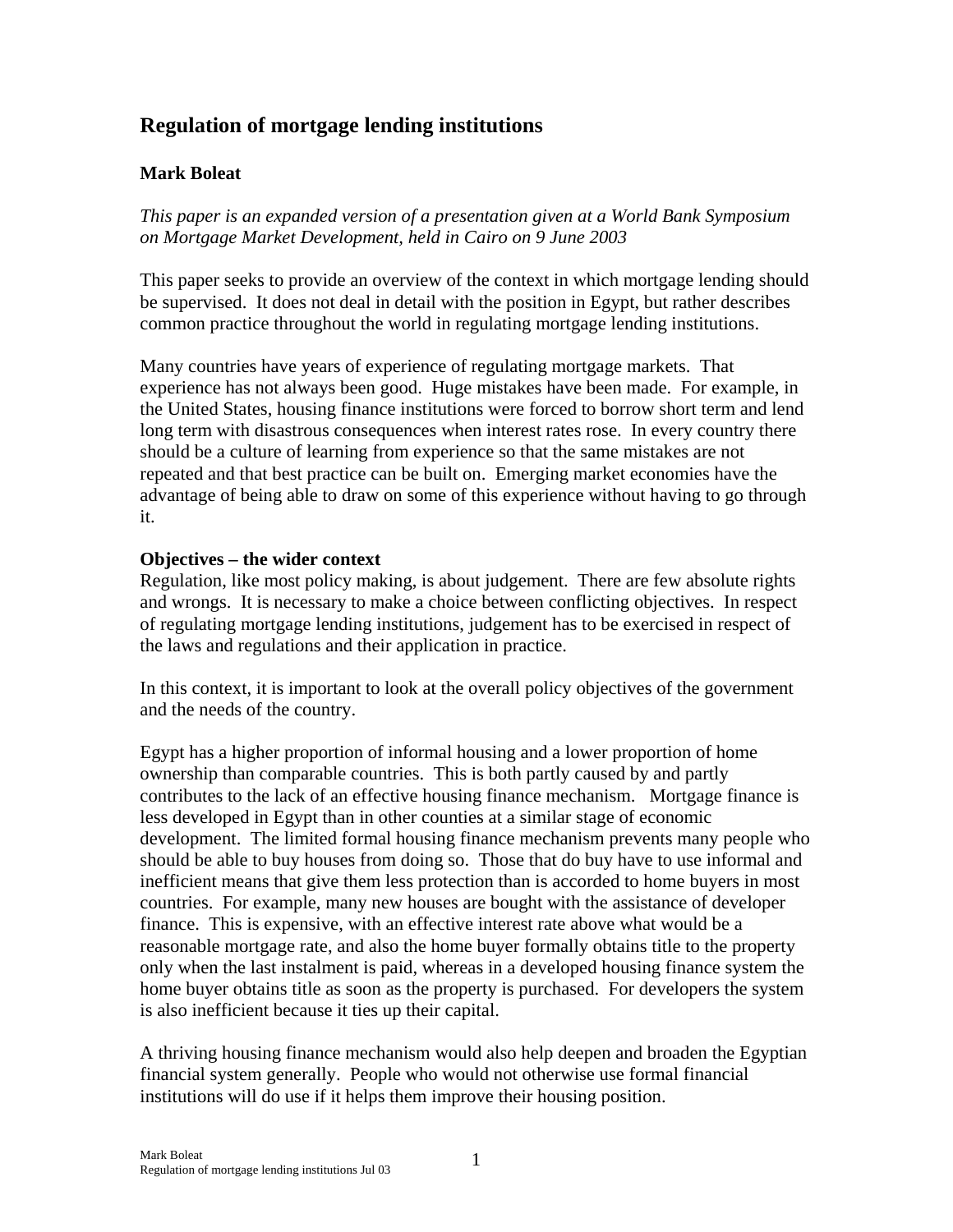#### **The general approach to regulation**

Public policy on financial regulation should have three broad objectives –

- To ensure the financial soundness of institutions.
- To protect the public.
- To develop the market.

These three aims work in harmony to some extent. The public are protected from losing their savings if there are sound financial institutions and, in the long term, financial markets can develop only if financial institutions are sound. But in the short term the objectives can conflict, in particular seeking to protect the public can threaten the viability of financial institutions or prevent a market from developing.

The necessary judgement must be exercised to ensure that the market is not stifled and that decisions on prudential supervision and protecting the public are taken in the full knowledge of the impact that they will have on the development of the market.

In Britain, we increasingly use the expression that "the best is the enemy of the good". That is, in the attempt by government to strive for perfection the overall result is often to worsen the position such that it becomes unattractive to provide the good or service. To take an example, in Britain there has for years been a modest industry based around home visits by insurance companies to collect premiums. The government decided that people buying in this way should receive the same protection as people making substantial investments in complicated financial arrangements. Accordingly, the regulation of this business was tightened to such an extent that it became uneconomic and therefore savings institutions stopped providing it. The need for the service has not gone away, just the ability to provide it.

Similarly, it is of course desirable that no-one ever loses their home because of inability to meet repayments on a housing loan through no fault of their own. But if the law makes it impossible for lenders to realise their security, then the effect is not to give this added protection but rather to prevent house purchase loans at reasonable rates of interest being made, and therefore people either have to use alternative means, such as developer finance, which give them even less protection, or are denied access to the market.

Given this background, this paper not only talks about what regulators should do but, as importantly, what they should not do.

If one had to set out an overriding medium term target for mortgage finance in an emerging market, it should be that people should be able to borrow money to buy homes at an interest rate at around three to four percentage points above the cost of funds. In most emerging markets this spread is more like 8 to 15 percentage points whereas in developed markets it is under two percentage points. An effective regulatory system drives down that spread and, at the same time, permits a huge expansion in the mortgage market.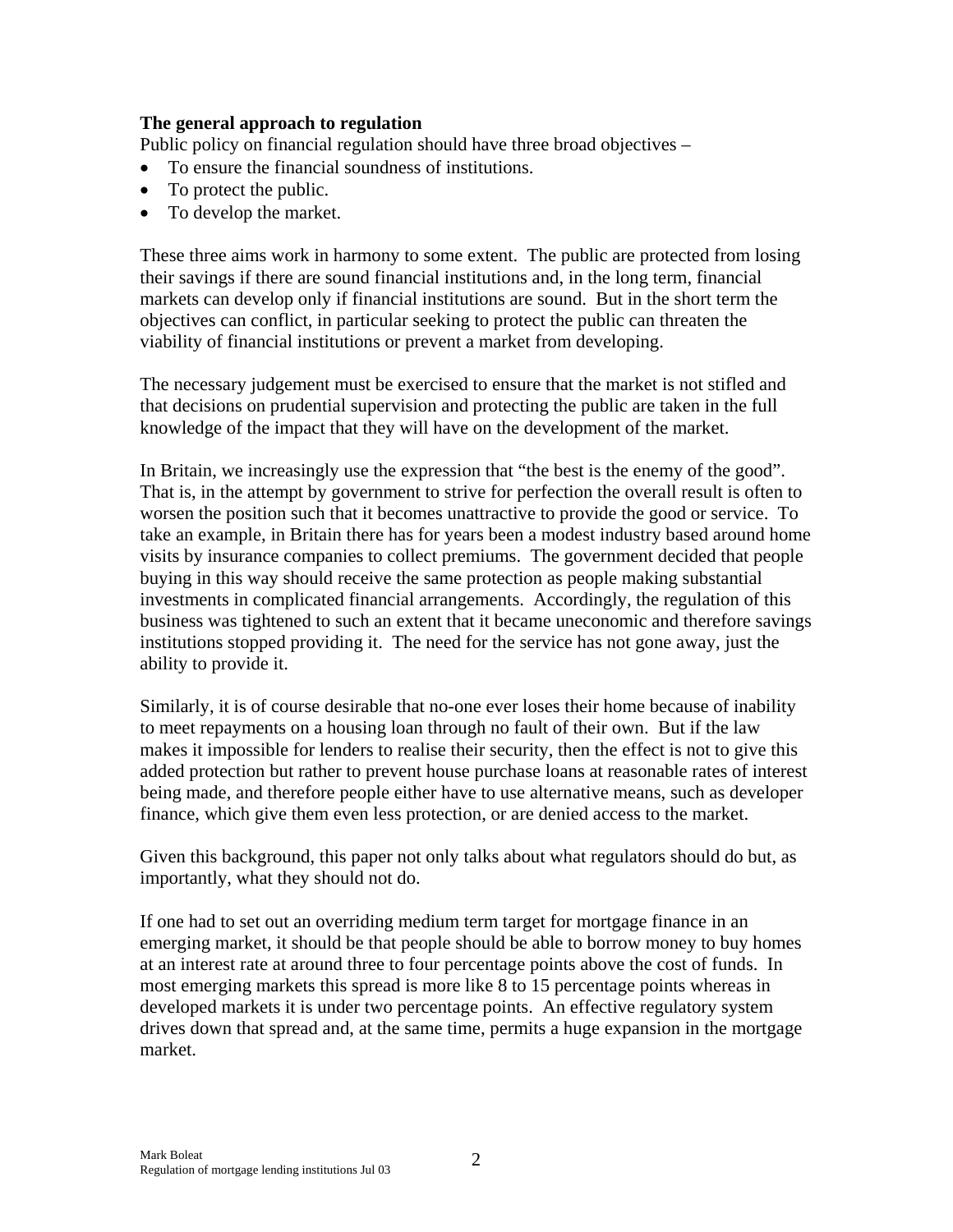#### **The context within which mortgage finance operates**

An effective housing finance mechanism cannot be examined in isolation. It is dependent on a number of other factors which are of much wider importance.

There is a need for financial stability. Housing finance necessarily involves long term loans, and making long term loans in a sound way for both lending institution and borrower is far from easy when interest rates and inflation are high and volatile.

Similarly, general economic stability is important. People will be less inclined to invest in housing if they believe, based on past experience, that their future well-being is uncertain.

There also needs to be a trust in financial institutions and formal methods of finance. If people are reluctant to put what savings they have with formal financial institutions and prefer to borrow from family or friends or not to seek to improve their housing at all then a housing finance mechanism will not easily develop. The point has already been made that housing finance can be a stimulus to developing financial institutions.

A final general point is that individuals and market participants must be confident that they are not at risk from future regulatory and political changes. For example, in Britain for many years it proved impossible to change the laws that had wrecked the market for private rented accommodation because potential landlords believed that an incoming Government would retrospectively impose security of tenure and rent restrictions.

#### **The role of banks**

There are a number of different models for housing finance systems. In practice the majority are based on the banking system, either directly or indirectly. Mortgage lending is merely a special type of bank lending. Loans to finance house purchase can be financed by retail deposits or wholesale funds, and the banks have as their business the raising of such funds. It is therefore unwise to exclude the banks from the housing finance system and in most countries they are the most significant lenders. For example, in Britain, specialist retail banks, most of which were formerly called building societies, account for well over half of total house purchase lending with most of the remainder being accounted for by the large multi-purpose banks. In France, the Crédit Agricole is the largest lender. In Germany, the savings banks are the biggest lenders and, in America, the commercial banks, directly and indirectly, are among the biggest lenders. In countries where most lending is done by specialist mortgage banks, these are often owned by the commercial banks (as is the case in Germany) or they are heavily funded, directly or indirectly, by the commercial banks.

In very few countries do regulators stipulate a maximum proportion of a bank's balance sheet that should be in the form of mortgage loans. For building societies in the United Kingdom, there is the opposite stipulation, that is, that loans for house purchase must exceed 75% of the total loan portfolio. If there is a wish to limit mortgage lending by banks for sound prudential reasons then this should be done by capital requirements not by balance sheet controls. If a balance sheet control is used there can be a perverse effect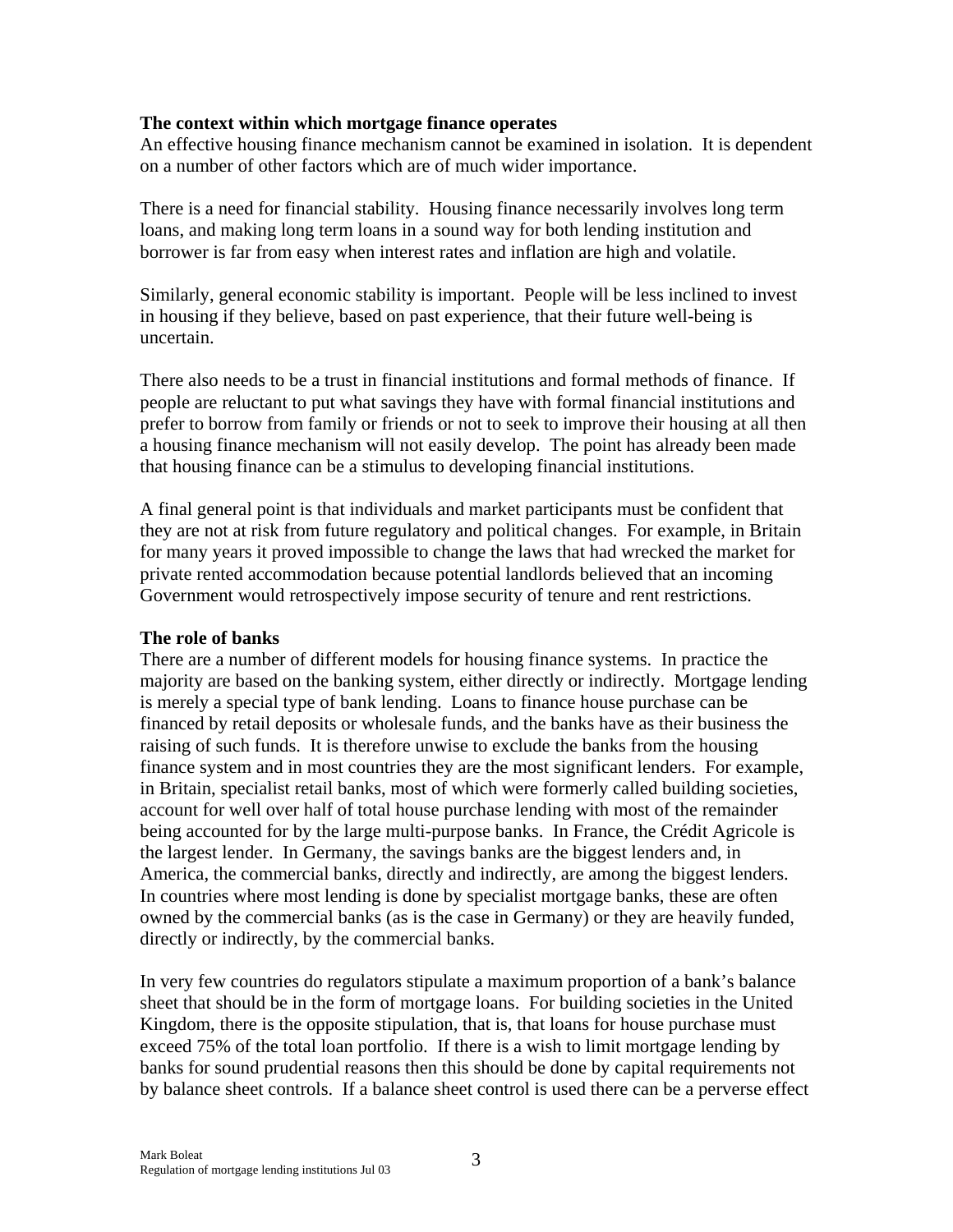such as banks continuing to make loans for house purchase but without having any mortgage security. Some emerging markets have sought to follow the American Community Reinvestment Act to direct lending to particular areas or types of people. Such directed lending policies are at best risky and need to be carefully managed if they are not to threaten the financial health of the lending institutions or hinder the development of the market. They are wholly inappropriate in the early stages of the development of a housing finance system.

#### **Prudential regulation**

Over the last 20 years, there has been significant international harmonisation of the capital adequacy requirements on banking institutions. This has been led through the Basle Committee of Banking Supervisors. The motive behind harmonisation has been that much banking activity is now international and if regulatory arbitrage is to be avoided then it is sensible for the capital adequacy rules in each country to be broadly similar. Although the rules were made to cover banks operating internationally, in practice they have been adopted by many countries for the whole of their banking system and there is now a fair body of generally accepted rules, regulations and best practice. The current rules will be replaced in a few years by what is known as "Basle 2.

There is a recognition among banking regulators that loans secured on residential property occupied by the borrower are more secure than loans generally. This supposition is backed up by a huge amount of empirical evidence from a number of countries. However, this applies only if mortgage loans genuinely do offer better security than other types of loan. In developed countries they do because in effect the loan is secured on the income of the borrower and on the property which can be taken into possession and sold if the borrowed defaults. Mortgage loans qualify for 50% risk weighting, that is they require half the capital backing of loans generally.

Regulators may define the type of loans that qualify for this lower capital backing quite narrowly, such as loans secured on residential property occupied or to be occupied by the borrower where the loan is no more than a set percentage (typically 80%) of the valuation of the property. Loans to developers do not qualify for this lower risk weighting.

The loan to value ratio (LTV) is demonstrably a key variable in explaining the likely default rate on a loan portfolio. The rating agency Fitch ICBA has established a relationship between the LTV ratio and expected loss from the experience of six industrialised countries. Broadly speaking, loans with an LTV ratio of between 85% and 90% have an expected loss ratio twice as high as loans with an LTV between 75% and 80% and eight times as high as loans with an LTV ratio of 60% to 65%.

The regulator should also look at the overall risk structure of a lender's loan portfolio in absolute terms and in comparison with banks generally. Among the factors that should be taken into account are –

- Arrangements for ensuring that mortgaged properties are properly valued.
- Lending criteria in respect of factors such as loan to income multiples and track record of borrowers.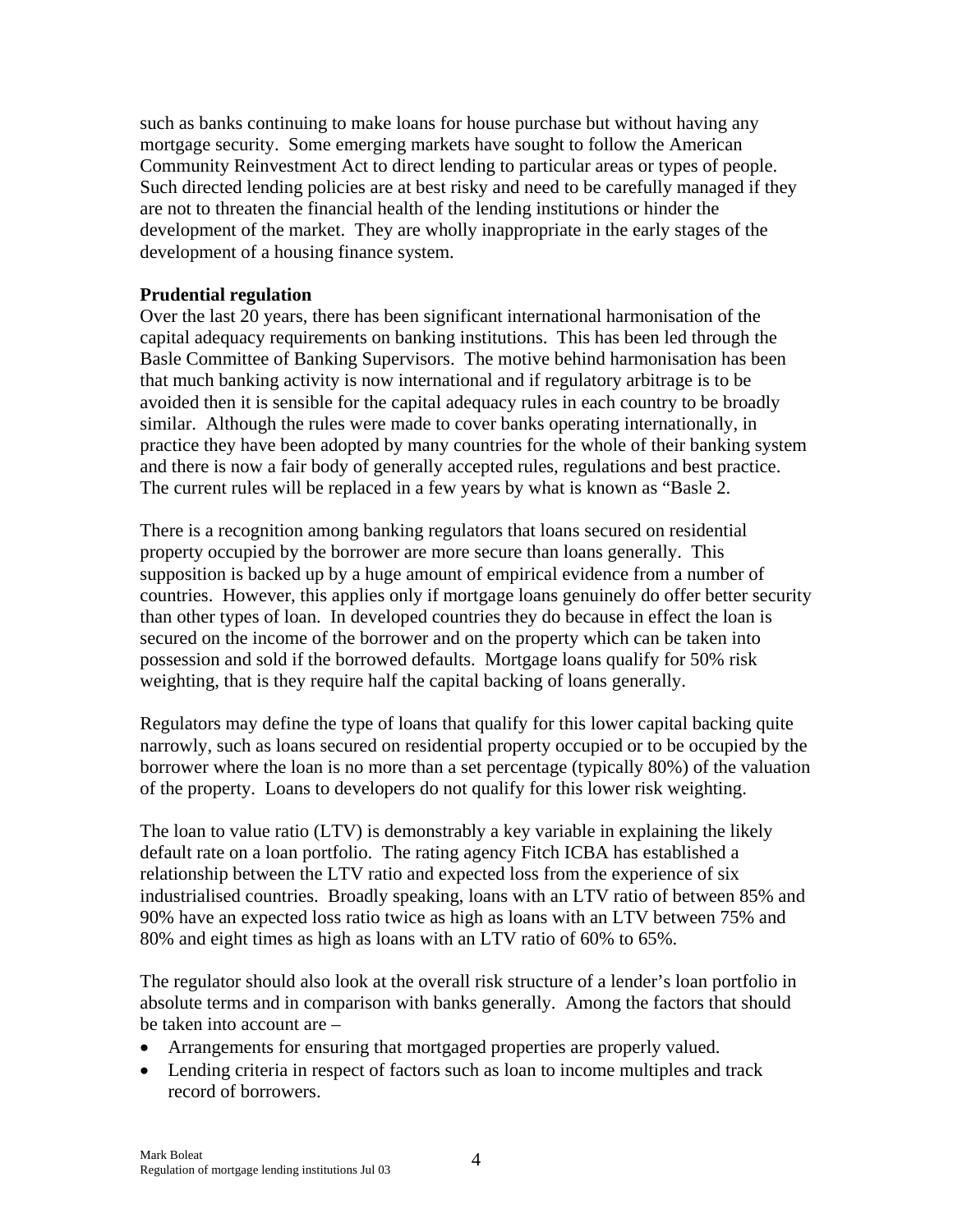- Concentration of risk by type of borrower, property or location.
- Any guarantees, for example mortgage insurance which compensates lenders should properties taken into possession be sold at a loss, and personal or employer guarantees.
- The track record of the lender.

Regulators also need to monitor the interest rate mismatch. Loans for house purchase are much longer term that most other bank loans. House purchase loans can either be made at fixed rates of interest for the period of the loan or for sub-periods (for example, fixed for five years at a time) or they can be at variable rates with the rate of interest varying according to the cost of funds. There are no prudential grounds for favouring a particular instrument; the regulator's concern should be with managing the interest rate risk.

Provided a bank matches its assets and liabilities then it might seem that it carries no interest rate risk. For example, if a bank makes all of its loans at variable rates and funds these through variable rate deposits it has an exact matching. Similarly, if a bank makes 20 year loans financed by 20 year bonds, then again it has an exact matching.

In practice, the position is rather more complicated. An interest rate risk cannot be entirely eliminated. Fixed rate loans present a risk when interest rates fall. If the borrower has the right to redeem at any time without penalty or with a penalty that does not reflect the loss that the lender would incur, then the lender carries a substantial risk. Regulators should not allow such arrangements but they have applied in many countries as a result of political decisions. If borrowers are not allowed to redeem without penalty, in practice lenders run a risk as borrowers tend to get very annoyed if they are paying a rate of interest of 15% when loans are currently obtainable at 7.5%. Even if the political pressure can be avoided, the bank may incur substantial adverse publicity and may also have a higher level of defaults as some borrowers simply opt to stop paying what they see as a high rate of interest and believe that they can refinance at a lower rate.

In practice, few banks in industrialised countries commit themselves to long term fixed rate loans for precisely this reason. In those countries where this does happen, interest rates generally have had a history of greater stability which allows fixed rate loans to be made with more confidence.

Banks can mitigate this risk by fixing rates for say five years at a time, the loans being backed by fixed five year deposits or bonds. Thus, a 20 year loan can be made but with a new rate being fixed every five years. This can expose borrowers to substantial risk if loan rates have increased significantly during the period for which the rate was fixed. With variable rate loans the incidence of default is increased if interest rates rise rapidly as borrowers may be unable or unwilling to meet the higher repayments. Again, a stable economy can reduce this risk.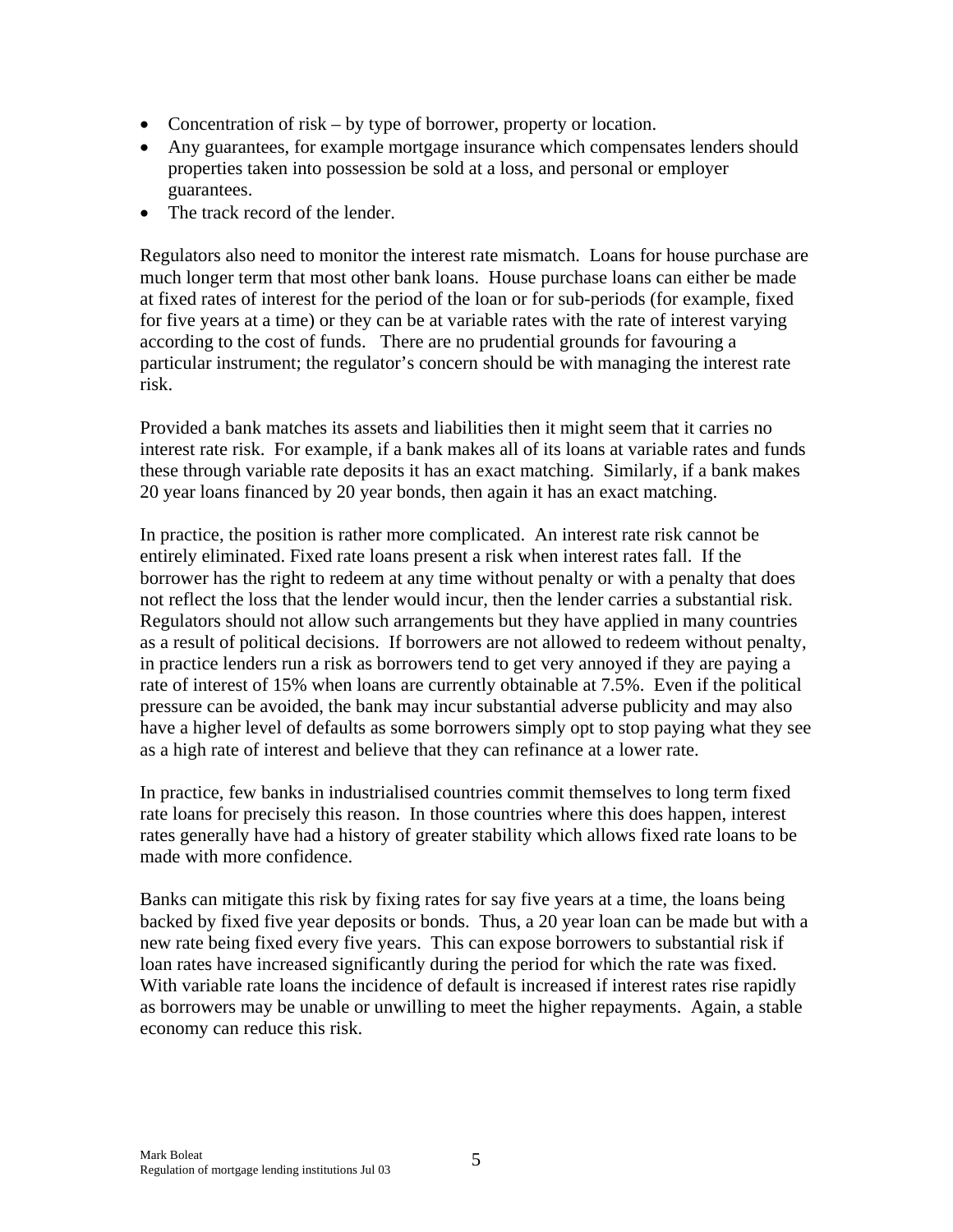It might be obvious that lenders should not finance long term fixed rate loans with variable rate deposits because in the event of rising short term rates they will incur significant losses. It was this factor that brought down the American thrift industry.

Related to interest rate risk is liquidity risk where funding is on a short term basis and loans are longer term. A lending institution, particularly in countries where the banking system generally is not strong, can be in difficulty if it loses deposits used to fund long term loans. This is an area where the Government may be able to provide some assistance through providing liquidity to the market and it is also an area where secondary market activity can help. The prudential regulator needs to take account of what the lender itself is doing to limit liquidity risk as well as the effectiveness of secondary market and other support arrangements.

# **Special issues in emerging markets**

The techniques described above cannot easily be applied in newly developing mortgage markets, particular where much economic activity is informal. Specifically –

- Mortgage security may not be easily realisable.
- The property valuation function may not be well developed.
- Income may not be easily verifiable.
- Neither lenders nor borrowers have a track record.
- There is no reliable aggregate data.

Supervisors and policy makers generally can compensate for these problems through a combination of –

- Being cautious until experience allows some liberalisation but not at the expense of stifling the market.
- Using international data where it is available the effect of differing LTV ratios on likely loss seems broadly similar in all developed countries – it is unlikely to be significantly different in emerging markets.
- Encouraging the development of a valuing profession.
- Working with other parts of government to secure at least a common understanding of how mortgage security can be realised.
- Taking responsibility for developing a database of housing information.

Mortgage insurance is capable of playing a major part in overcoming the problems merging markets face. Initially, mortgage insurance may need to be government run but experience shows that it is difficult for governments to disengage from this market (they have yet to do so in America or Canada). A government run mortgage insurance system must be carefully structured and managed if it is not to become costly and a method of subsidising the middle classes (like most subsidy systems). However, mortgage insurance is managed it must be properly priced using sound actuarial techniques, widely available so as to spread the risk and properly regulated. A failure of mortgage insurance arrangements can bring down a housing finance system.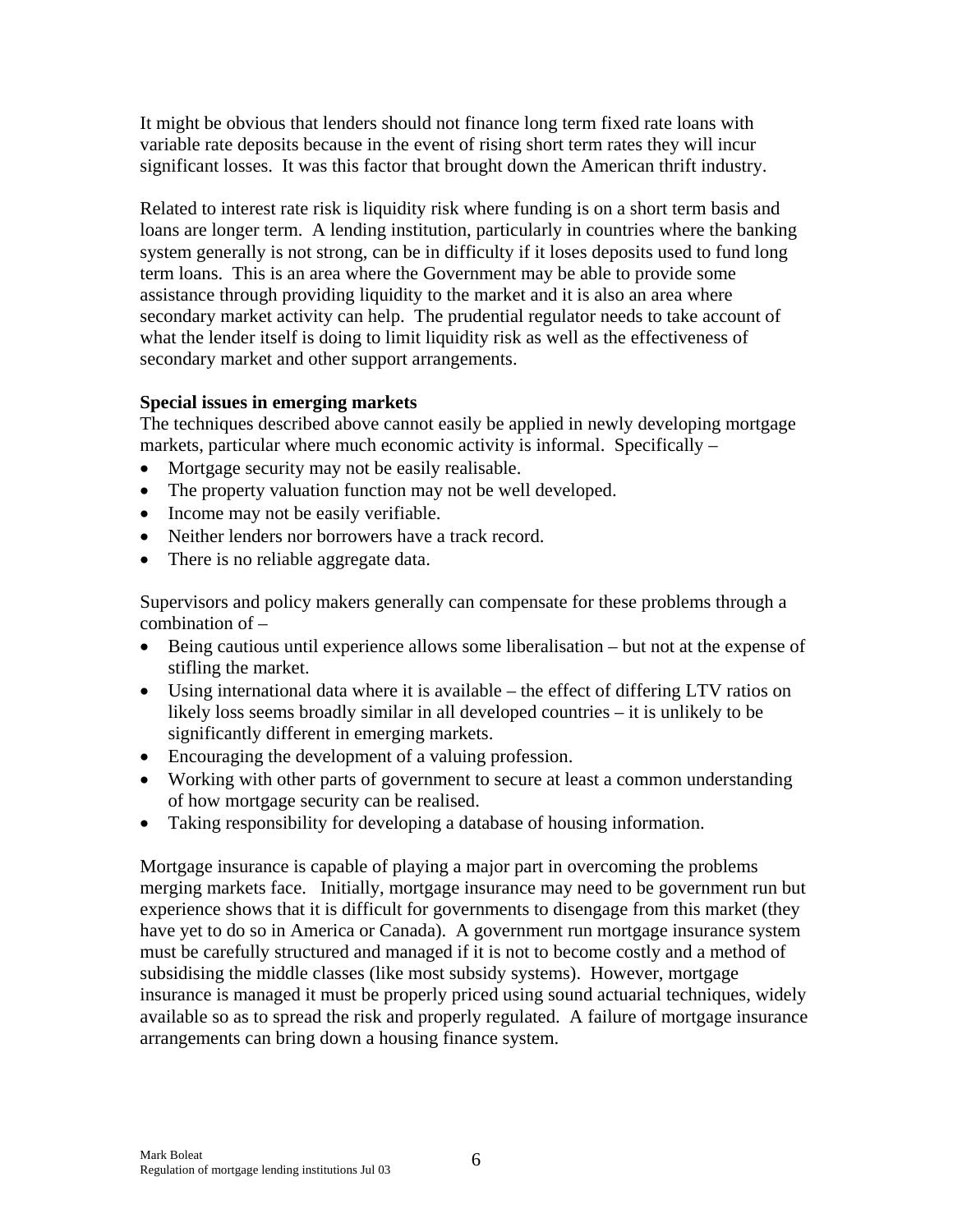#### **Secondary mortgage activity**

The expressions "secondary mortgage market" and "securitisation" tend to be used rather loosely and can mean different things to different people. Some also see secondary markets as having some magical quality either of being a source of funds in themselves or of being able to compensate fully for the deficiencies of a primary mortgage market.

Some form of secondary market activity is evident in many industrialised countries although in most it is only on a modest scale. The reality is that in the vast majority countries, developed and emerging, mortgage loans are made by banking institutions and generally stay on the balance sheets of those institutions.

The overriding rationale for secondary market activity is that the three components of the mortgage lending function – originating loans, servicing loans and holding loans are very different and require different skills and capital. A secondary market allows institution to specialise in what they are best at.

There are a number of different types of secondary mortgage market activity.

The simplest is the use of covered or mortgage bonds. These are on-balance sheet obligation of the issuing institution. A bond is issued, fully backed by the issuing institution, but there is additional security in that if that institution is unable to meet the obligations under the bond then the mortgage assets which have been used to back it can be used as collateral. This method of financing is most developed in Germany and Denmark but has recently been introduced in a number of other countries. As the loans remain on the balance sheet of the lending institution they require the same capital backing as any other loans This technique cannot be used as a means of getting loans off the balance sheet for capital adequacy purposes.

A second form of secondary market activity is where a lender sells a loan portfolio to another institution, perhaps an investor or perhaps another lender. Here, everything is transferred including the risk and the loans can then properly not be counted for the purpose of assessing capital adequacy.

A variation of this is where a mortgage originator originates loans directly on to the balance sheet of an investing institution.

The expression "securitisation" is usually used to refer to a more sophisticated technique by which securities are issued backed by a pool of mortgage loans. Generally, those loans are placed in a special purpose vehicle established by a lender or by a third party in respect of a number of lenders.

To enhance the security, the individual loans may have some form of insurance and the whole loan package may also be covered by insurance. In the case of part of the American secondary mortgage market there is also a government guarantee which means, in effect, that the securities are government backed and carry a risk weighting accordingly.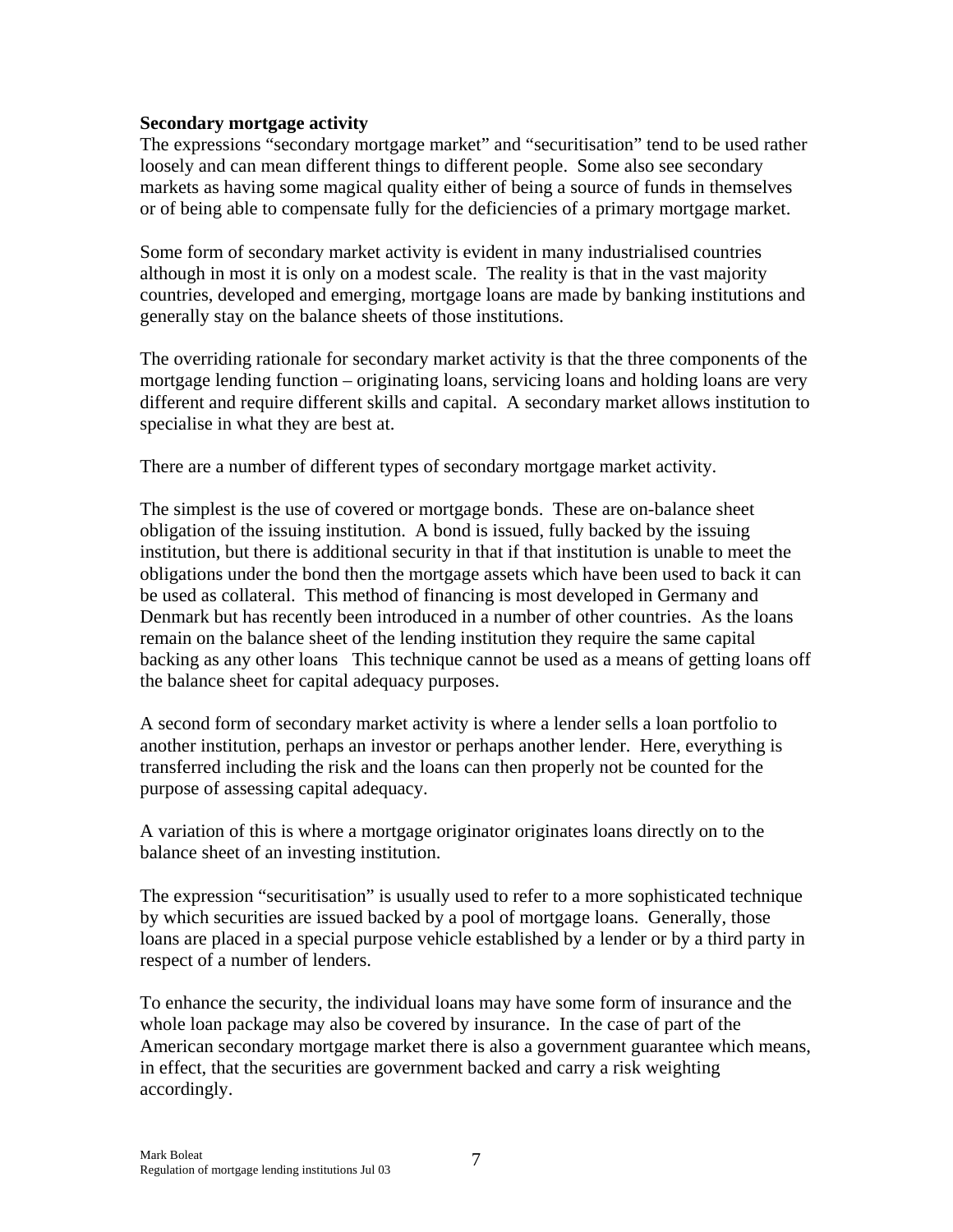The resulting securities should carry a higher rate of interest than government securities but lower than other bonds because of the high security which they offer. The spread over the government bond rate will depend on the security offered to investors and other factors such as the liquidity of the securities which in turn depends on the size of the market. This leads to an important point about mortgage backed securities. The fixed costs of mortgage backed securities are very high and need to be widely spread if the technique is to be economic. A mortgage backed securities market can be viable only if there is a critical mass of business sufficient to cover these fixed costs and to provide the liquidity in the market.

Mortgage backed securities may be particularly attractive to investing institutions that want long term assets like mortgage loans that yield more than government securities but which do not have the mechanisms to make and service loans. The normal regulatory requirement is that mortgage backed securities carry a 50% risk weighting like mortgage loans but only if a number of conditions are met, in particular that the securities would ultimately allow holders to acquire the legal title to the property and to realise it in the event of default and that the mortgage loans themselves qualify for the 50% risk weighting. Where the securities are backed by the government or a bank or any other organisation then a lower risk weighting may be appropriate. In practice this is often the case, although the risk weighting reflects the primary security with the mortgage aspect being more relevant to the cash flow than to the security.

#### **Principles for secondary market regulation**

Where securities are issued then they must be regulated by the appropriate capital markets regulator. Where institutions that are not classified as banks are making loans then they need to be regulated, perhaps by the banking regulator but possible by the securities regulator or a specific mortgage market regulator. Non-bank mortgage lenders should not be subject to the same capital requirements as banks – as those requirements are primarily aimed at protecting depositors. The banking regulator must remain responsible for prudential supervision of banks in respect of mortgage loans that are then sold, used as security or are securitised.

Several points emerge from this –

- The various regulators should work in harmony.
- Rules aimed at protecting borrowers (for example information requirements) should apply to all loans regardless of the lender.
- There should be no scope for regulatory arbitrage. For example, there is no point in allowing mortgage lenders to securitise part of their loan portfolio so as to reduce the capital requirements they have for that portfolio if they are then allowed to guarantee the securities.
- There should be some regulatory standardisation. If both banks and non banks are permitted to issue mortgage backed securities, and there is no reason why they should not, then it is important that the same rules should apply to the loans eligible for securitisation, for example in respect to the maximum LTV ratio.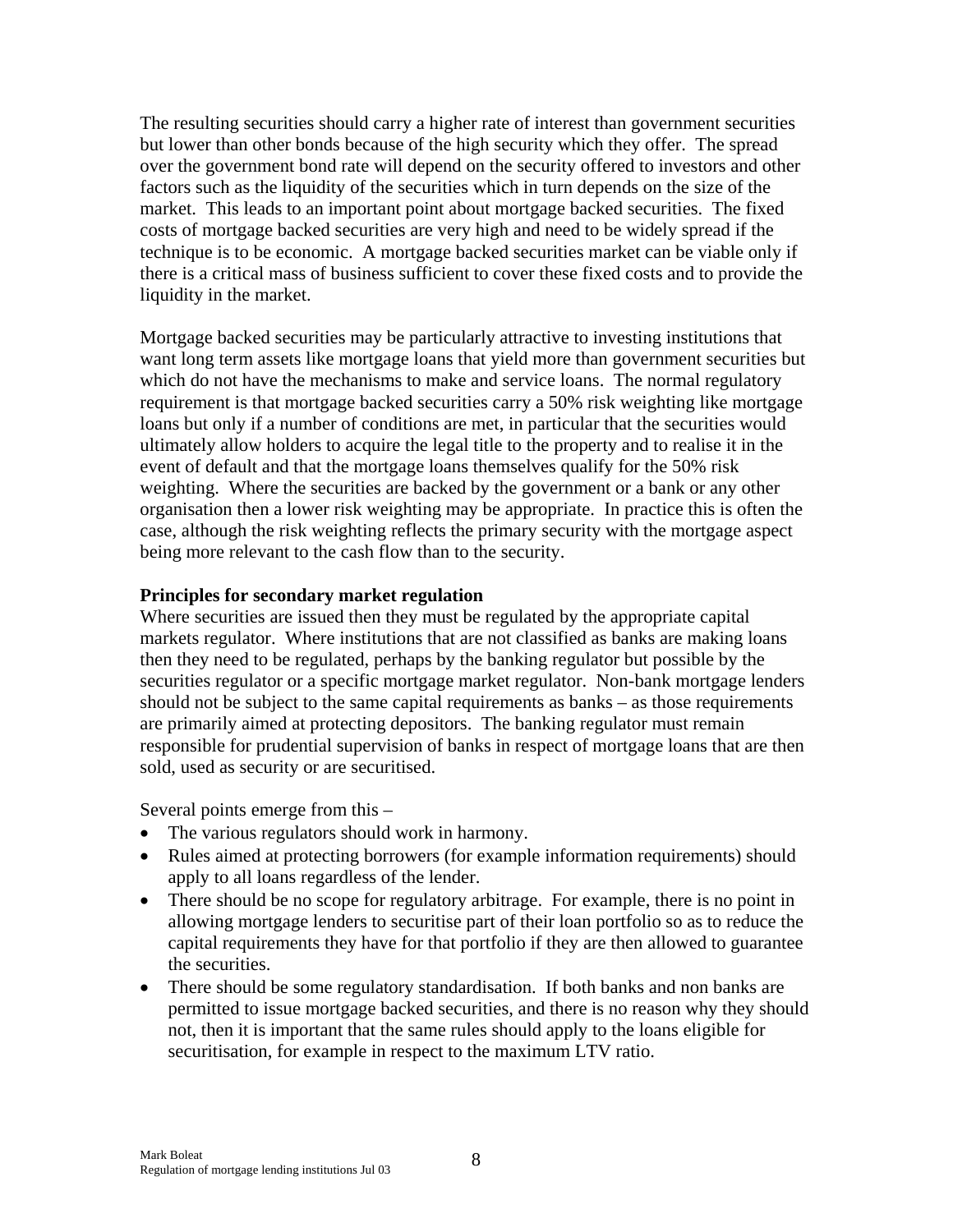Insurance can play an important part in facilitating secondary market activity – as it can for primary market activity. Mortgage insurance institutions can help determine the criteria for a particular class of "safe" mortgage loans which may then be eligible for securitisation. This insurance can also give comfort to the regulator.

#### **Capital requirement for secondary market activity by banks**

Where banks retain the risk on mortgage loans then those loans should have the same capital backing as if they had not been securitised or sold. This applies for example if the bank guarantees the loans or the securities. In this case secondary market activity is a form of funding not of capital management. Where mortgage loans have effectively been removed from the balance sheet of a bank such that it carries no risk then it is reasonable that the bank should not be required to hold any capital against these assets. Regulators must ensure that the bank really does retain no risk and therefore that the securities are structured appropriately. However, an issuing bank will retain some risk if it continues to service loans. For example, if a bank fails to service loans correctly, the likelihood of default will be increased and the holders of the securities will suffer losses. If it can be determined that this is the fault of the bank for the way that it serviced loans then it will be liable for any such losses under the terms of the servicing agreement between it and the institution issuing the securities.

In a few western countries, the secondary mortgage market has become very sophisticated with multi-class securities being issued with differing risk profiles. However, the broad principle remains that the capital requirements must reflect the risk. For example, it might seem attractive for a bank to sell 90% of a loan portfolio, retaining just 10% but absorbing the first 10% of any losses. Here, the regulator would properly require full capital backing as, in practice, the bank retains all of the risk.

# **Protection of home buyers**

In addition to seeking to regulate mortgage lending to ensure that lending institutions stay solvent, policy makers also have a duty to protect the public from certain practices. Whether the institution regulating mortgages or another government department should have this responsibility is a separate matter and for each country to resolve in its own way. It is of course helpful that various regulators should be seen to be working together.

There is a general tendency for regulators to go too far to seek to protect home buyers as a result of which the housing finance market is not fully developed. The best protection for the public results from a combination of a competitive marketplace and trusted institutions.

While regulators may be tempted to lay down the law in respect of LTV ratios, loan to income ratios, the terms on which mortgage loans should be made and so on, it is far better that they confine themselves to ensuring that borrowers fully understand what they are taking on, particularly any interest rate risk and the fact that if they fail to repay their loan they will lose their home.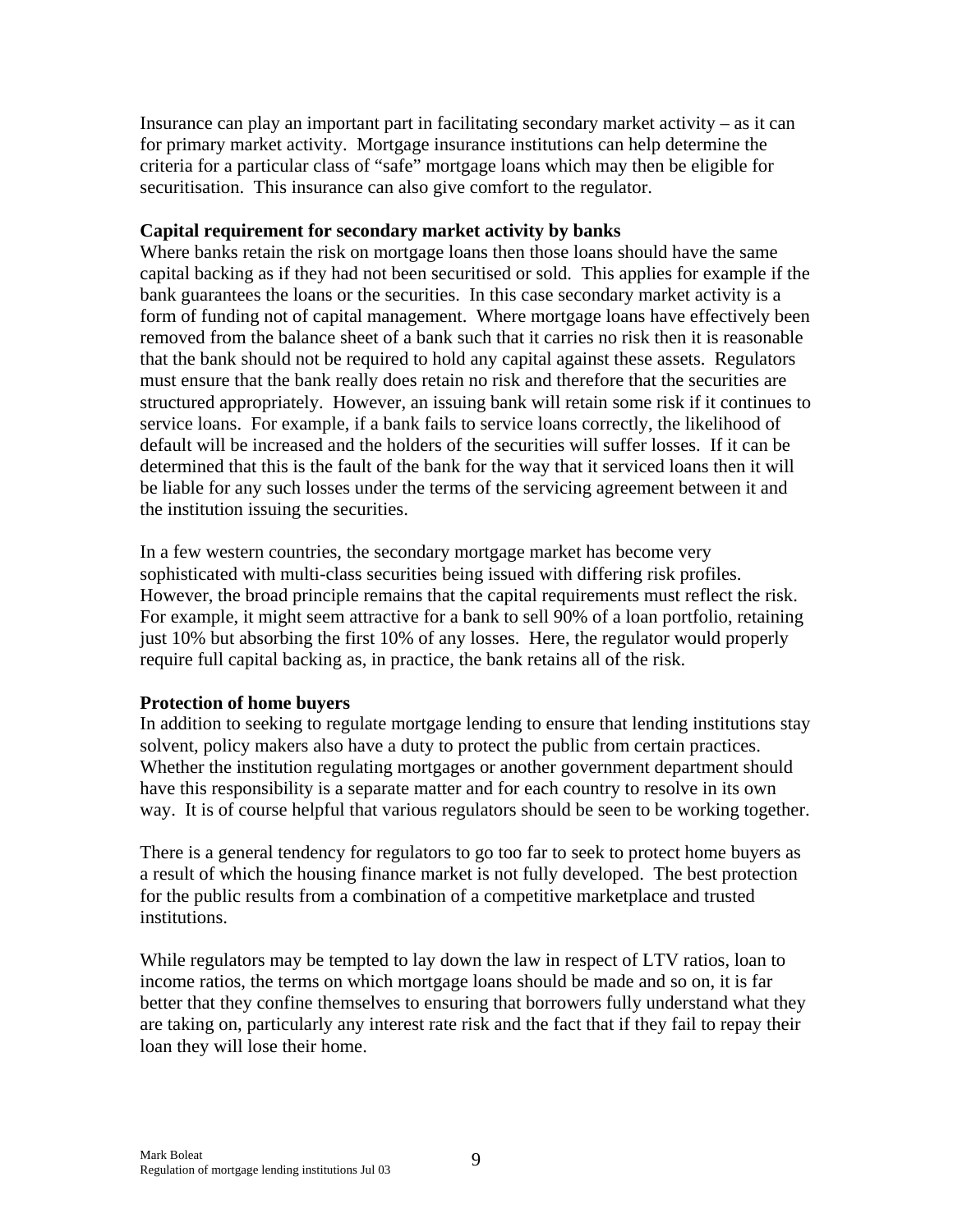The issue of realising the mortgage security is critical. If, in practice, lenders are not able to take possession and to realise the security within a reasonable period of time then they and the regulator will not treat that loan as being a particularly safe loan meriting a lower capital requirement or a lower rate of interest. Seeking to protect the public by seeking to prevent lenders realising their collateral is a form of massive income transfer from people who do not default on loans to the very small number who do.

It is also important that there is full disclosure of relevant information to those who fund mortgage loans, particular where this is done through specific instruments such as mortgage bonds.

#### **What policy makers should not do**

This paper has covered to some extent already the things that regulators should not do as well as that which they should do. It is helpful to summarise these points.

Policy makers should not force lenders to lend at rates of interest which are not sufficient to cover the cost of funds, the cost of administration and the return required on capital. Interest rate controls are the quickest way to stifle the development of the mortgage market. There are almost no circumstances in which they can be justified.

Similarly, lenders should not be forced to lend to uncreditworthy borrowers, in particular people with marginal incomes in respect of their ability to purchase a house or people with poor credit histories.

Lenders should also not be required to fund social housing projects at a subsidised rate of interest, although they can play an important role in delivering government subsidy programmes.

Regulators should not seek to become experts on particular loan instruments or institutional structures nor should they seek to shape how the mortgage market should look. Forcing all lending into particular types of narrowly defined institutions might be tidy administratively but has no merit for any other purpose.

# **Institutional dynamics**

It is helpful to conclude with a short section on the dynamics of financial supervision as the laws which apply to this seem universal.

There is a natural tendency for all regulators in all countries to over-regulate. The effect is generally to stifle the market and, in some cases, it can be disastrous for the market. For example, American regulators believed they were protecting home buyers by not allowing thrift institutions to make variable rate loans even though they had variable rate deposits. The result was that some home buyers were protected but at the expense of the thrift industry itself running into serious trouble with a huge bale out from the government, that is the tax payer. In those countries where the rights of house purchase lenders to take possession are restricted the effect is to stifle the development of the market.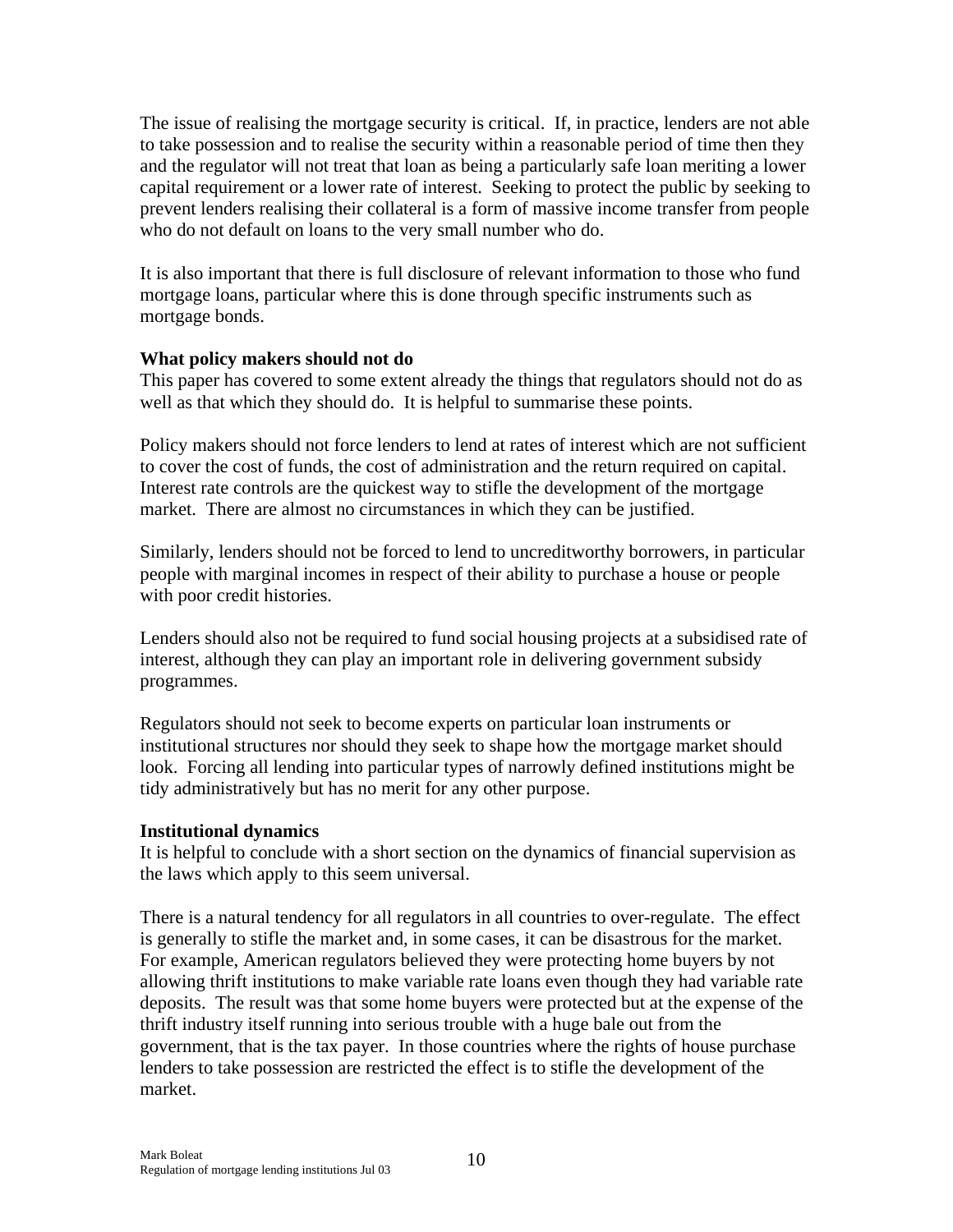There is also a tendency for regulation to expand ever outwards. This follows from a natural law of business that wherever one draws the line there is always somebody just on the other side of it. Regulation therefore may start out with mortgage lenders and then can spread to various intermediaries and advisers.

Regulation is never an easy task. The ideal regulator needs to be reasonably independent of the government so that ministers are not able to lean on him to do things which make no commercial sense for the lenders, for example lending at uneconomic rates of interest. However, the regulator should not be single-mindedly concerned with protecting the financial health of the institutions he regulates. The easiest way to do this is to stop them making any loans at all. The regulator must therefore be a willing party in the overall objective of developing an efficient mortgage market.

The problems of regulatory creep and overkill can be deterred if a rigorous policy making process is used which includes some form of cost benefit analysis. Interest groups also have an important role to play. In emerging markets in particular there is a need for strong trade associations of market participants and potential market participants who can help ensure that the government receives a good input into the policy making process and, most importantly, one that does not represent a particular, perhaps favoured, lender but rather the whole marketplace. It is also important that the interests of consumers are properly considered in developing a regulatory framework. This is far from easy as consumers will not do this spontaneously, but there are various techniques for establishing the views of consumers and also for attempting to analyse what their interests should be. As in other aspects, this is an area where there is significant international experience.

\*\*\*\*\*\*\*\*\*\*\*\*\*\*\*